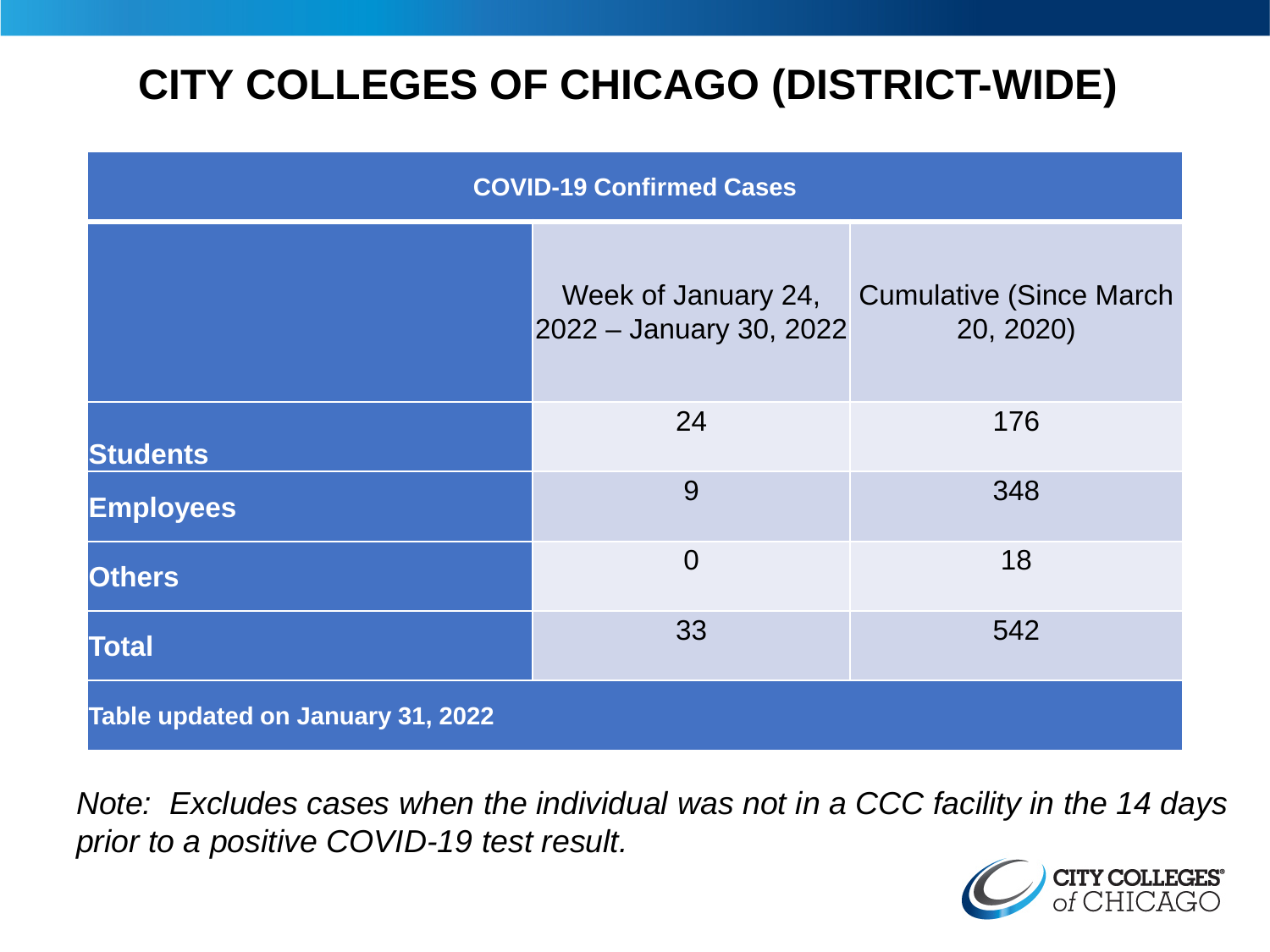## **DALEY COLLEGE**

| <b>COVID-19 Confirmed Cases</b>   |                                                |                                              |
|-----------------------------------|------------------------------------------------|----------------------------------------------|
|                                   | Week of January 24,<br>2022 - January 30, 2022 | <b>Cumulative (Since March)</b><br>20, 2020) |
| <b>Students</b>                   | $\overline{4}$                                 | 13                                           |
| <b>Employees</b>                  | $\overline{1}$                                 | 42                                           |
| <b>Others</b>                     | $\overline{0}$                                 | 3                                            |
| <b>Total</b>                      | 5                                              | 58                                           |
| Table updated on January 31, 2022 |                                                |                                              |

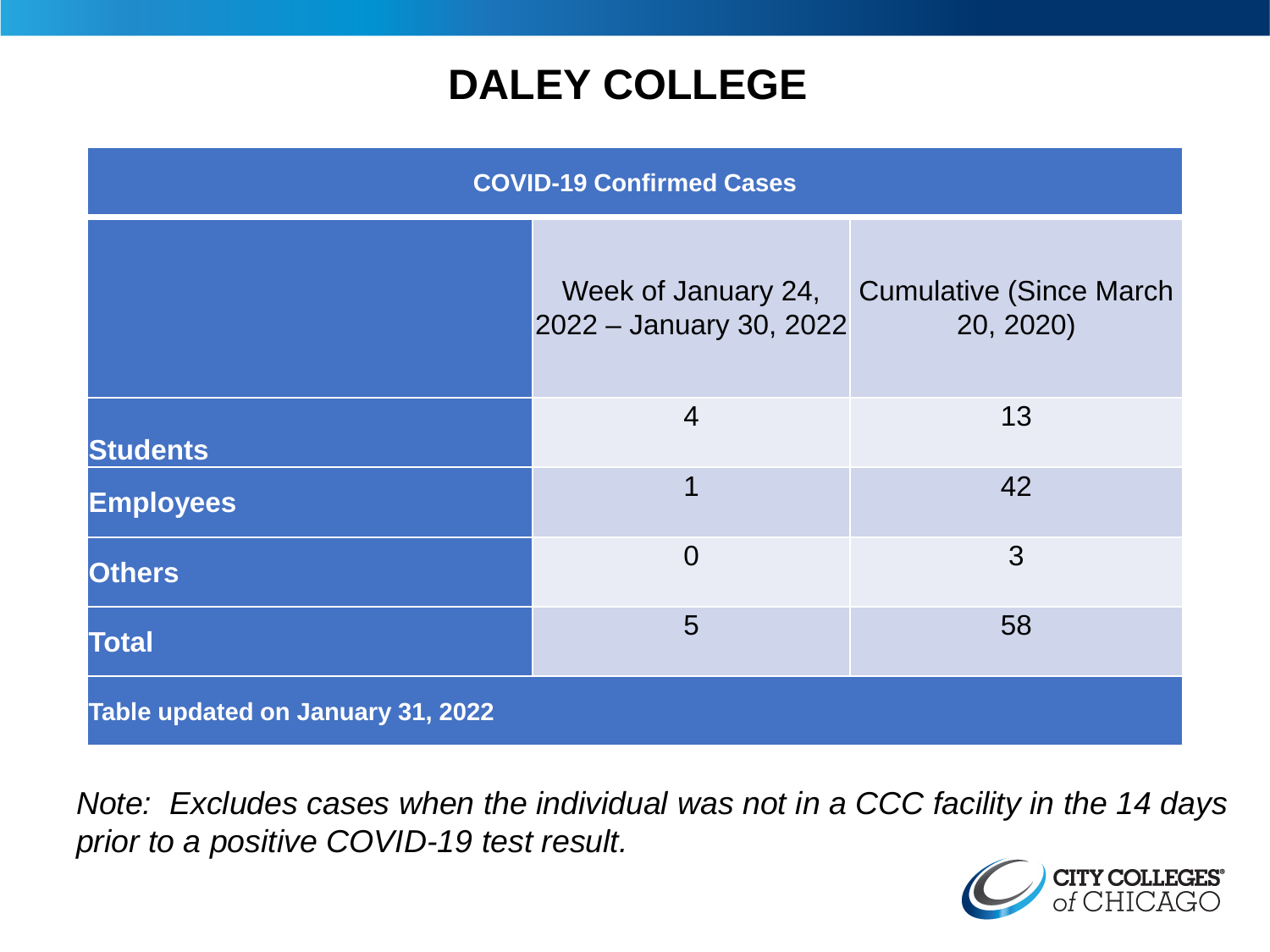## **HAROLD WASHINGTON COLLEGE**

| <b>COVID-19 Confirmed Cases</b>   |                                                |                                              |
|-----------------------------------|------------------------------------------------|----------------------------------------------|
|                                   | Week of January 24,<br>2022 - January 30, 2022 | <b>Cumulative (Since March)</b><br>20, 2020) |
| <b>Students</b>                   | 3                                              | 27                                           |
| <b>Employees</b>                  | 2                                              | 34                                           |
| <b>Others</b>                     | $\overline{0}$                                 | $\overline{2}$                               |
| <b>Total</b>                      | 5                                              | 63                                           |
| Table updated on January 31, 2022 |                                                |                                              |

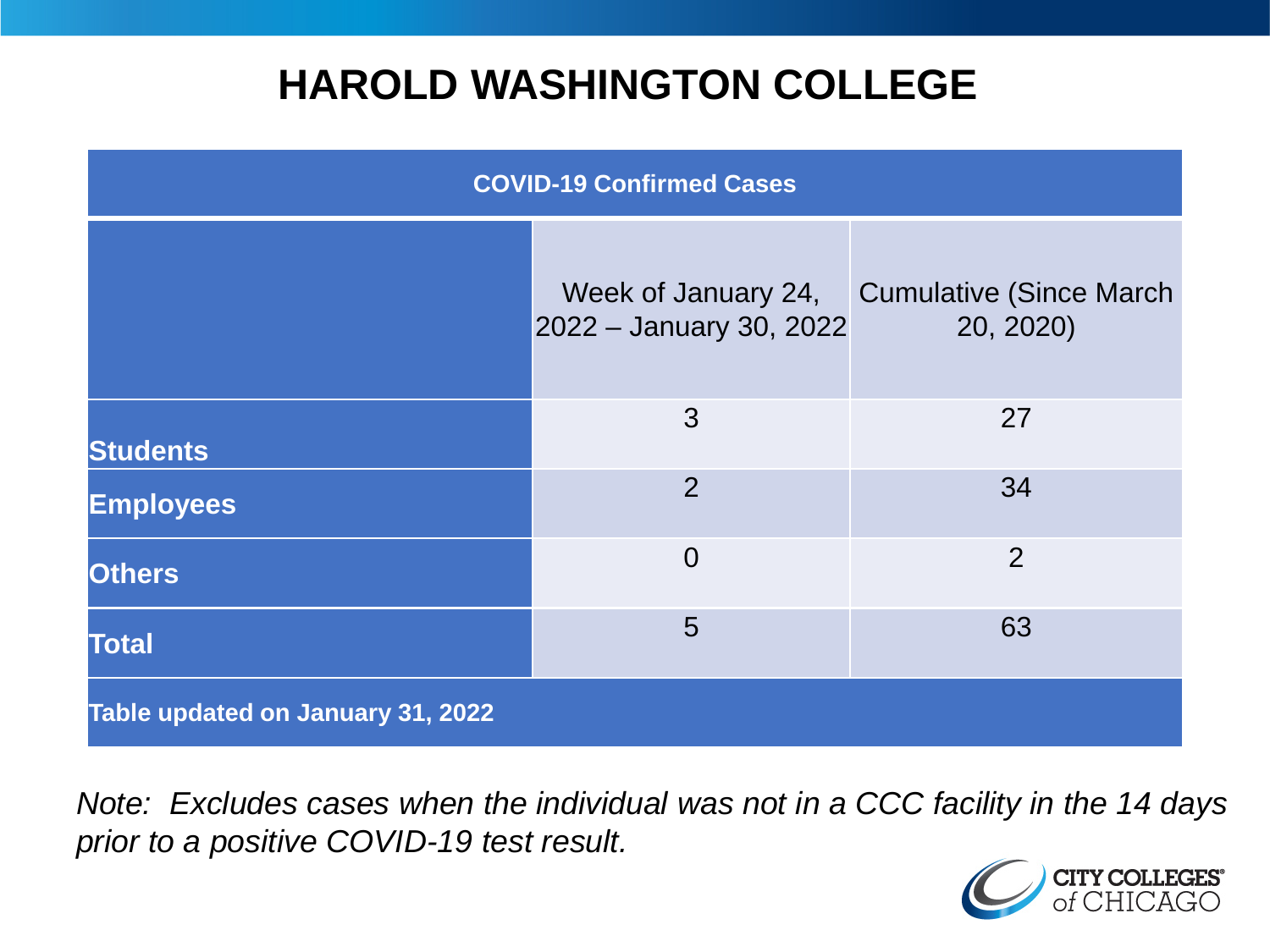## **KENNEDY-KING COLLEGE**

| <b>COVID-19 Confirmed Cases</b>   |                                                |                                              |
|-----------------------------------|------------------------------------------------|----------------------------------------------|
|                                   | Week of January 24,<br>2022 - January 30, 2022 | <b>Cumulative (Since March)</b><br>20, 2020) |
| <b>Students</b>                   | $\overline{0}$                                 | 12                                           |
| <b>Employees</b>                  | 1                                              | 62                                           |
| <b>Others</b>                     | $\overline{0}$                                 | $\overline{2}$                               |
| <b>Total</b>                      | 1                                              | 76                                           |
| Table updated on January 31, 2022 |                                                |                                              |

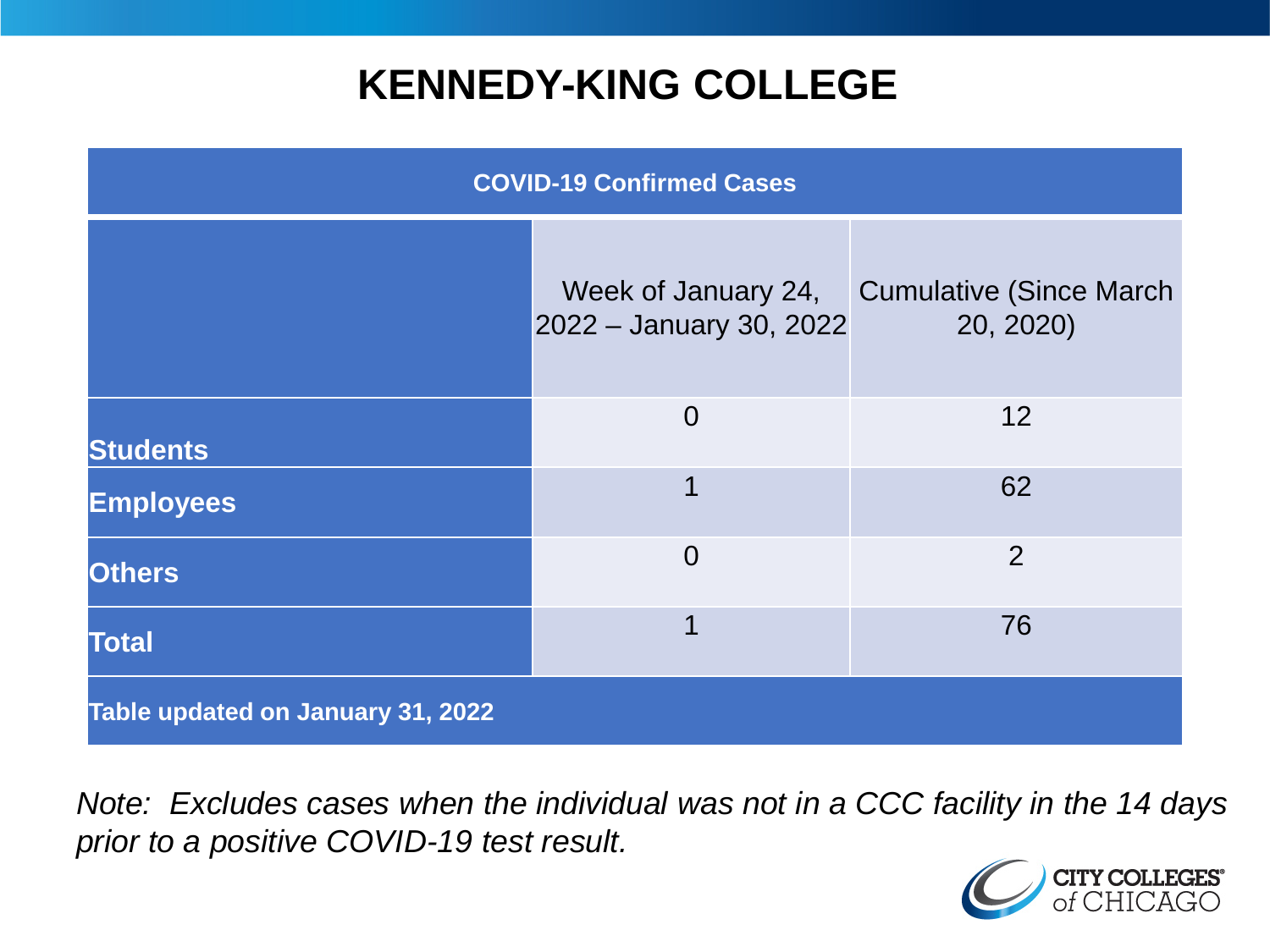# **MALCOLM X COLLEGE**

| <b>COVID-19 Confirmed Cases</b>   |                                                |                                              |
|-----------------------------------|------------------------------------------------|----------------------------------------------|
|                                   | Week of January 24,<br>2022 - January 30, 2022 | <b>Cumulative (Since March)</b><br>20, 2020) |
| <b>Students</b>                   | 8                                              | 69                                           |
| <b>Employees</b>                  | 1                                              | 64                                           |
| <b>Others</b>                     | $\overline{0}$                                 | 3                                            |
| <b>Total</b>                      | 9                                              | 136                                          |
| Table updated on January 31, 2022 |                                                |                                              |

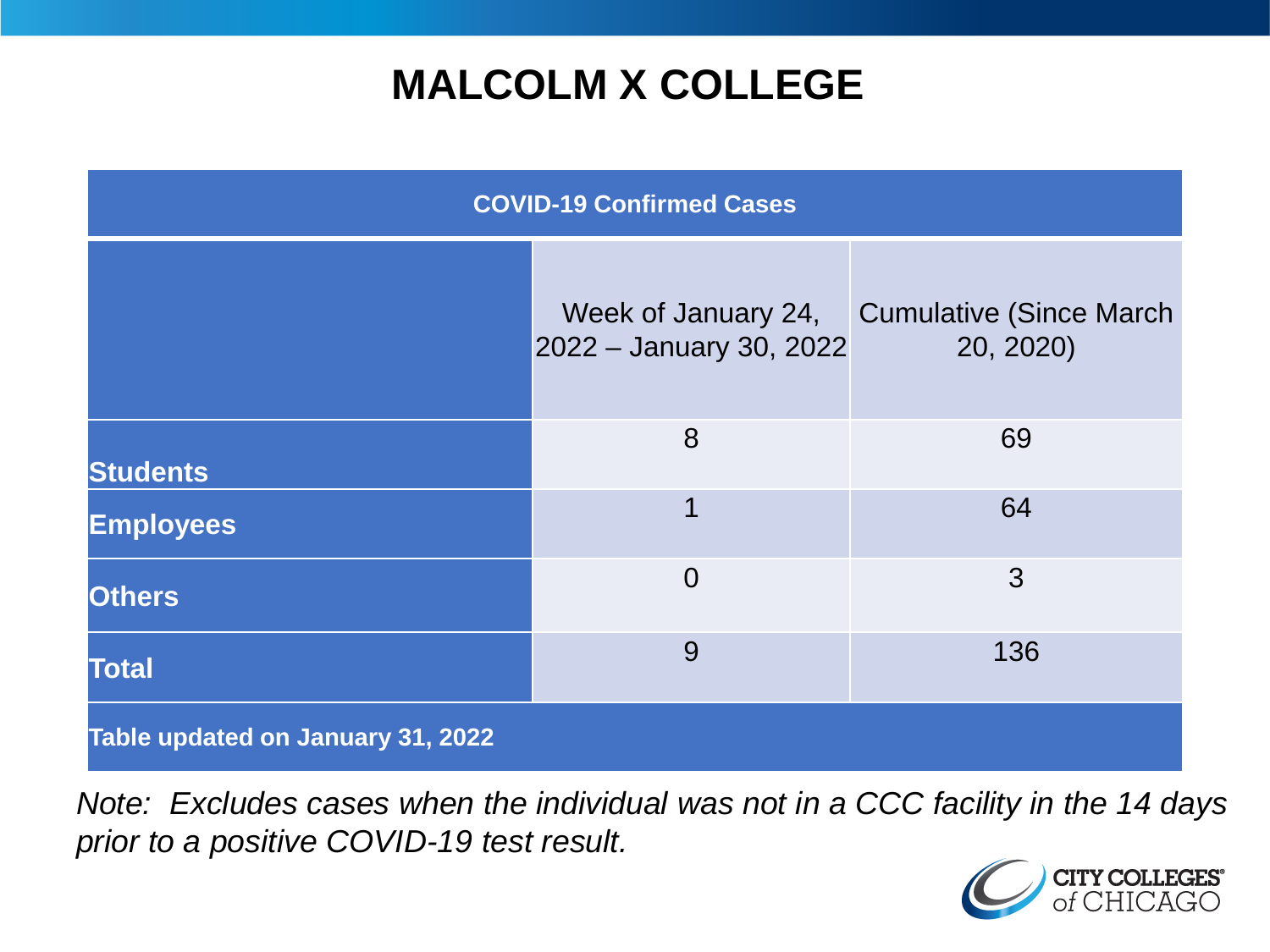# **OLIVE-HARVEY COLLEGE**

| <b>COVID-19 Confirmed Cases</b>   |                                                |                                              |
|-----------------------------------|------------------------------------------------|----------------------------------------------|
|                                   | Week of January 24,<br>2022 - January 30, 2022 | <b>Cumulative (Since March)</b><br>20, 2020) |
| <b>Students</b>                   | 1                                              | 9                                            |
| <b>Employees</b>                  | $\Omega$                                       | 47                                           |
| <b>Others</b>                     | $\overline{0}$                                 | $\overline{4}$                               |
| <b>Total</b>                      | 1                                              | 60                                           |
| Table updated on January 31, 2022 |                                                |                                              |

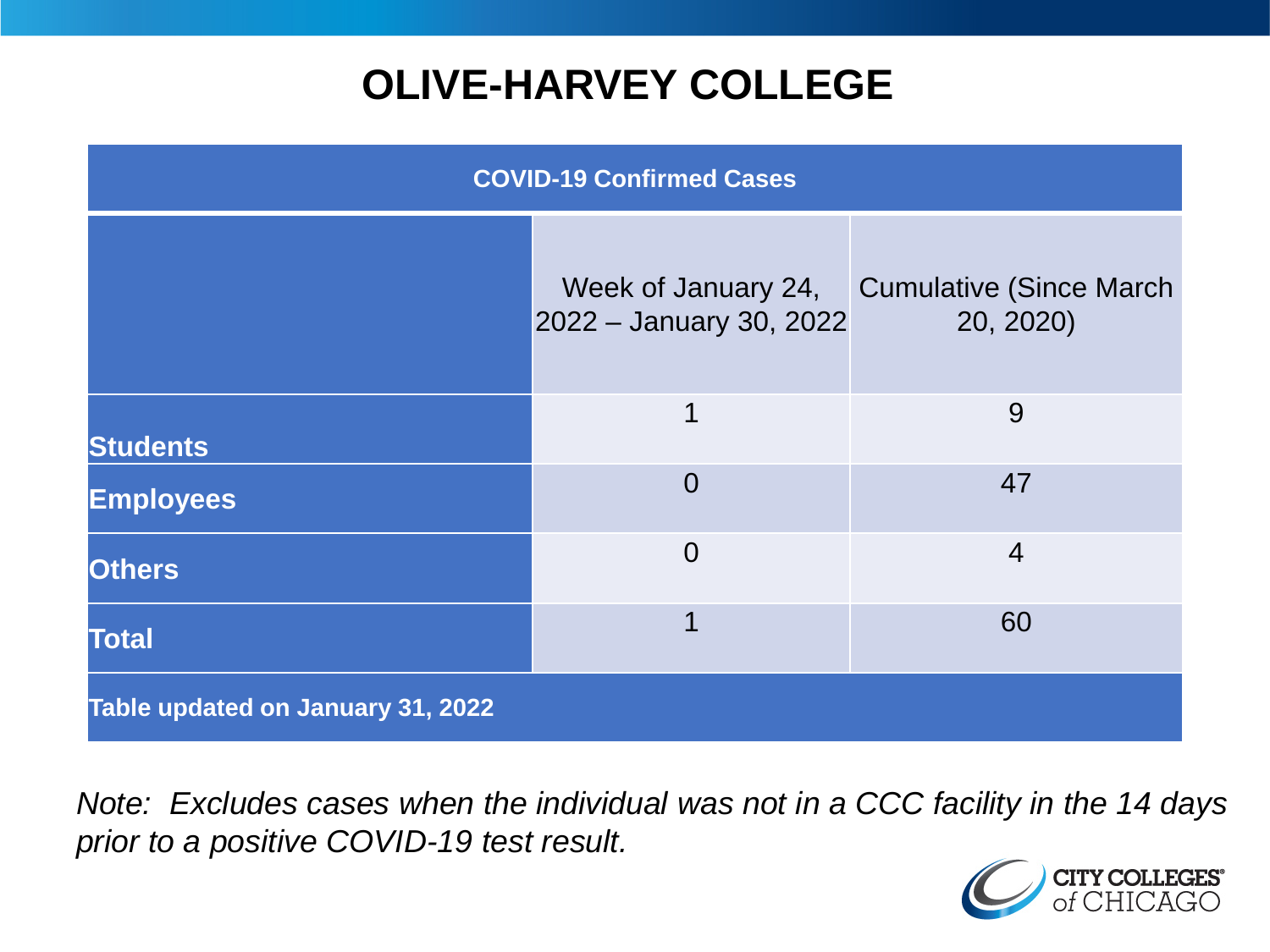## **TRUMAN COLLEGE**

| <b>COVID-19 Confirmed Cases</b>   |                                                |                                              |
|-----------------------------------|------------------------------------------------|----------------------------------------------|
|                                   | Week of January 24,<br>2022 - January 30, 2022 | <b>Cumulative (Since March)</b><br>20, 2020) |
| <b>Students</b>                   | $\overline{2}$                                 | 17                                           |
| <b>Employees</b>                  | $\overline{2}$                                 | 52                                           |
| <b>Others</b>                     | $\overline{0}$                                 | $\overline{0}$                               |
| <b>Total</b>                      | $\overline{4}$                                 | 69                                           |
| Table updated on January 31, 2022 |                                                |                                              |

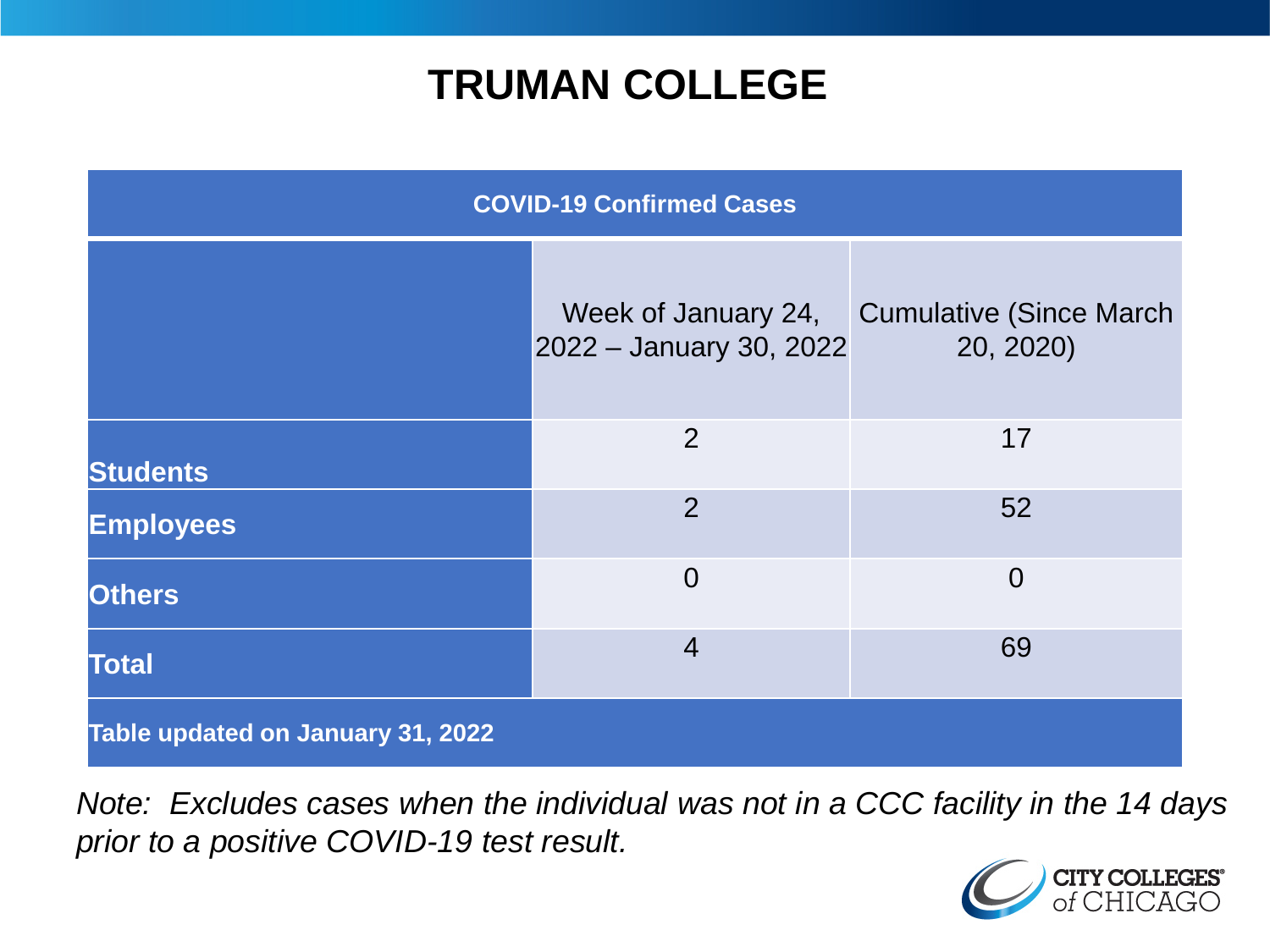## **WRIGHT COLLEGE**

| <b>COVID-19 Confirmed Cases</b>   |                                                |                                              |
|-----------------------------------|------------------------------------------------|----------------------------------------------|
|                                   | Week of January 24,<br>2022 - January 30, 2022 | <b>Cumulative (Since March)</b><br>20, 2020) |
| <b>Students</b>                   | 6                                              | 29                                           |
| <b>Employees</b>                  | 1                                              | 39                                           |
| <b>Others</b>                     | $\overline{0}$                                 | $\overline{2}$                               |
| <b>Total</b>                      | 7                                              | 70                                           |
| Table updated on January 31, 2022 |                                                |                                              |

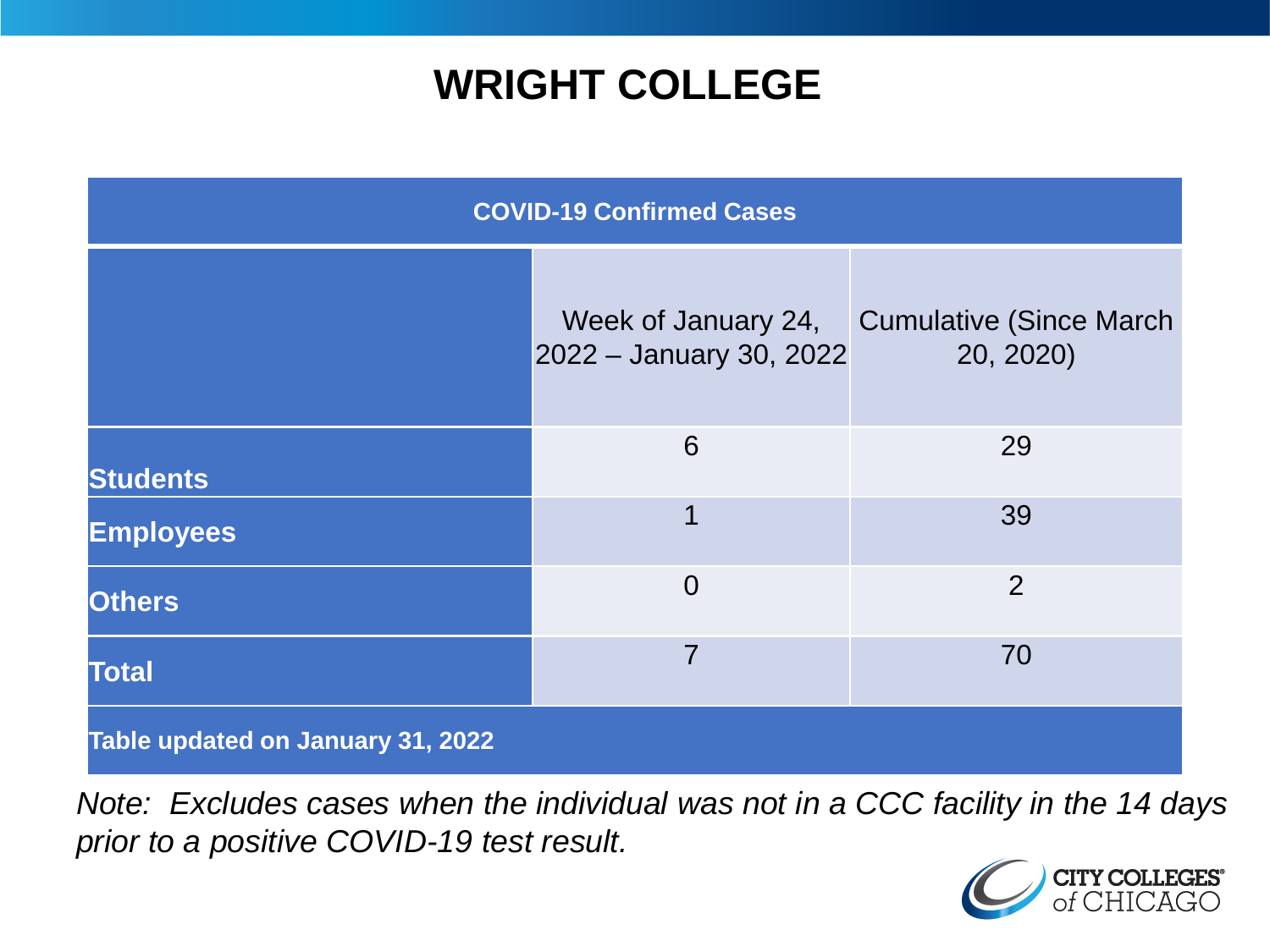#### **180 N. WABASH**

| <b>COVID-19 Confirmed Cases</b>   |                                                |                                              |
|-----------------------------------|------------------------------------------------|----------------------------------------------|
|                                   | Week of January 24,<br>2022 - January 30, 2022 | <b>Cumulative (Since March)</b><br>20, 2020) |
| <b>Students</b>                   | $\Omega$                                       | $\Omega$                                     |
| <b>Employees</b>                  | 1                                              | 7                                            |
| <b>Others</b>                     | $\overline{0}$                                 | $\overline{2}$                               |
| <b>Total</b>                      | 1                                              | 9                                            |
| Table updated on January 31, 2022 |                                                |                                              |